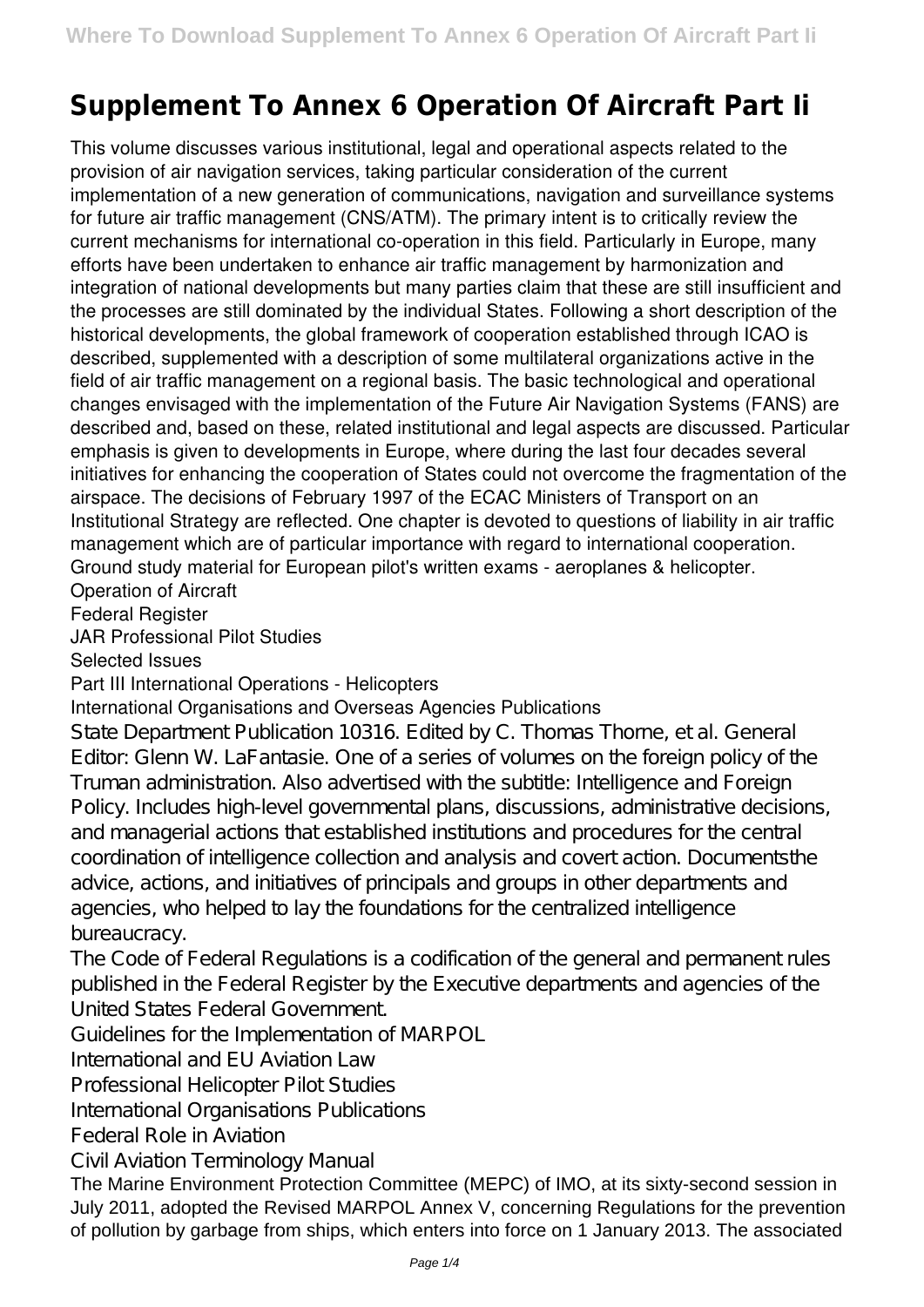guidelines which assist States and industry in the implementation of MARPOL Annex V have been reviewed and updated and two Guidelines were adopted in March 2012 at MEPC's sixtythird session. The 2012 edition of this publication contains: the 2012 Guidelines for the implementation of MARPOL Annex V (resolution MEPC.219(63)); the 2012 Guidelines for the development of garbage management plans (resolution MEPC.220(63)); and the Revised MARPOL Annex V (resolution MEPC.201(62)).

In this third edition the chapters have been enhanced to reflect changes in technology and the way the air transport industry runs. Key topics that are newly addressed include low cost airline operations, security issues and EASA regulations on airports. A new chapter covering extended details about wildlife control has been added to the volume.

Report of Operations

Supplement to Annex 6 - Operation of Aircraft

Hearings Before the United States House Committee on Government Operations, Subcommittee on Legal and Monetary Affairs, Eighty-Fourth Congress, Second Session, on June 25-27, July 2, 3, 9-13, 16-20, 1956

Flight Operations in Oceanic Airspace

Origine Et Destination Par Vol

Diplomatic Papers

The Code of Federal Regulations is the codification of the general and permanent rules published in the Federal Register by the executive departments and agencies of the Federal Government.

This book analyses the models for major risks related to flight safety in the aviation sector and presents risk estimation methods through examples of several known aviation enterprises. The book provides a comprehensive content for professionals engaged in the development of flight safety regulatory framework as well as in the design and operation of ground-based or on-board flight support radio electronic systems. The book is also useful for senior students and postgraduates in aviation specialties, especially those related to air traffic management.

The Code of Federal Regulations of the United States of America

Annual Report of the Council to the Assembly for ...

Foreign Relations of the United States

Technical Instructions for the Safe Transport of Dangerous Goods by Air

On-flight Origin and Destination

Student Manual

This book offers an extraordinary wealth of information, from the ground up, of the law governing and regulating air transport today, with a strong emphasis on international aviation. A team of distinguished authors in the field of aviation law provide a cogent synthesis from which sound legal opinions and strategies of legal action may be confidently built. Among the many topics here in depth are the following: definition and classification of airspace; distinction between civil and state aircraft; air navigation and air traffic control services; airport charges and overflight charges; structure of ICAO; standard-setting functions and audit functions of ICAO; functions of the International Air Transport Association (IATA); policy and effects of deregulation and liberalization of air transport policy; the International Registry for Aircraft Equipment; air carrier liability regimes and claims procedure; measures to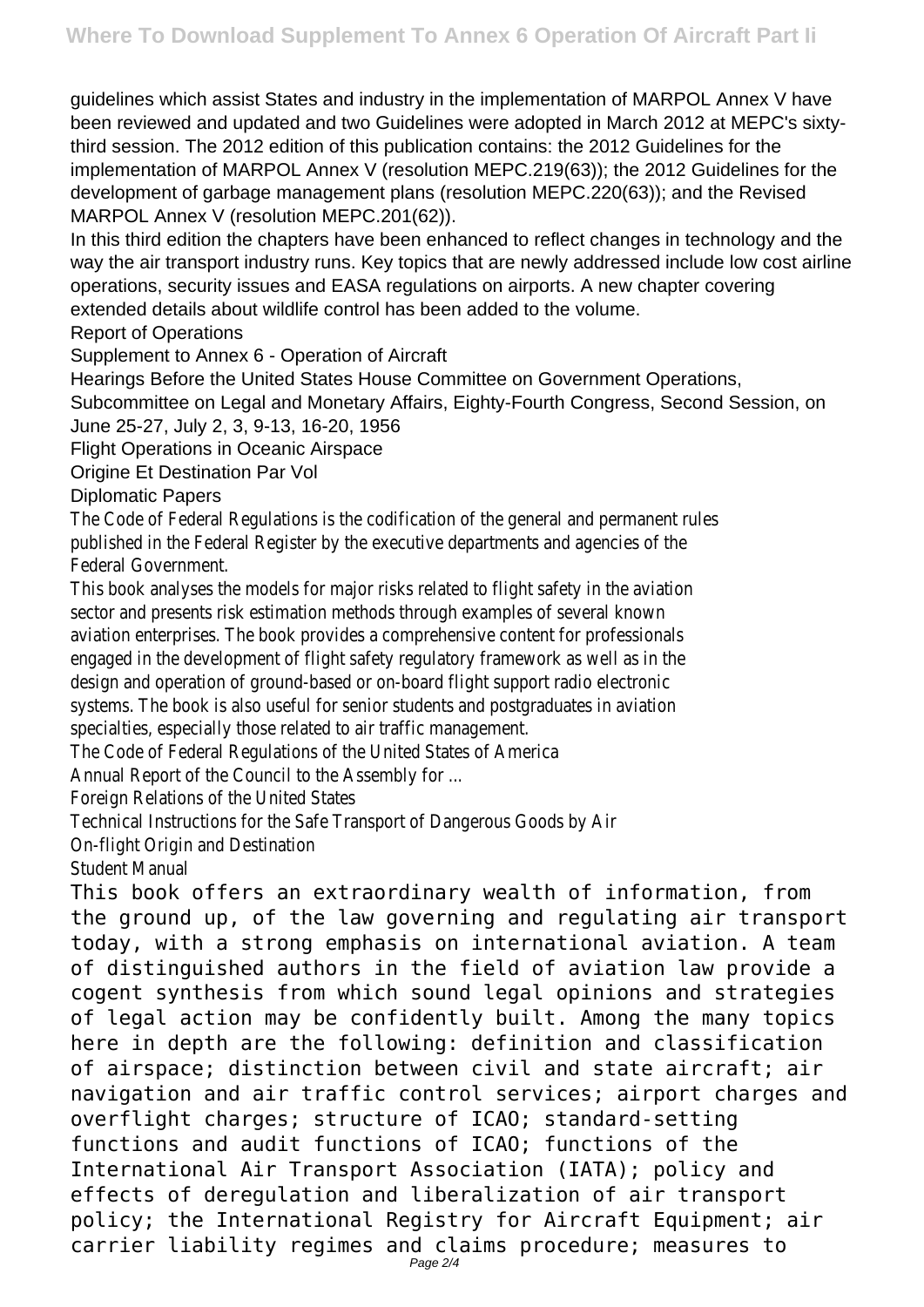combat aviation terrorism, air piracy and sabotage; and the Open Skies Agreements. This publication cites significant legislation and court rulings, including from the United States and the European Union, where far-reaching measures on market access, competition and passenger rights have set trends for other regions of the world. The special case of Latin America has a chapter to itself. At a time when commercial aircraft have been used as lethal weapons for the first time, aviation law finds itself in the front line of responsibility for maintaining global aviation security.

Manual giving French and English labels to concepts, objects and activities within the general field of aeronautics in order to standardize expressions and ensure the perception of an identical message by individuals, as well as to prevent confusion and negative impacts on aviation safety. Definitions are included to clarify some concepts. Terms are listed in alphabetical order, with origins or explanations where needed. Symbols are listed alphabetically according to their names. Aspects of International Cooperation in Air Traffic Management AIR CRASH INVESTIGATIONS, GROSS NEGLIGENCE KILLS 151, The Crash of Union des Transports Aeriens de Guinee Flight GHI 141 Code of Federal Regulations, Title 14, Aeronautics and Space, PT. 200-1199, Revised as of January 1, 2010 Technical Abstract Bulletin

Radiological Defense: Planning and Operations Guide ICAO Bulletin

On 25 December 2003, Union des Transport A riens de Guin e Flight GIH 141, a Boeing 727-223, on a flight from Conakry (Guinea) to Kufra (Libya), Beirut (Lebanon) and Dubai (United Arab Emirates) stopped over at Cotonou, Republic of Benin. During takeoff the overloaded airplane, was not able to climb properly and struck an airport building on the extended runway centerline, and crashed onto the beach and ended up in the ocean, killing 151 of the 163 people on board. The cause of the accident was the difficulty for the flight crew to rotate with an overloaded airplane with an unknown center of gravity. This in combination with the facts that the operator of the airline lacked any competence regarding organization and regulatory documentation, which made it impossible to correctly load and check the loading of the airplane, and the inadequacy of the supervision exercised by the Guinean civil aviation authorities in the context of safety oversight. This guide is a reprint of published and draft materials from the Federal Civil Defense Guide, intended to assist the student in planning, developing, implementing and operating a local, county, or state radiological defense (RADEF) system. The state and local radiological defense program objectives are to create an effective and operationally ready radiological monitoring, reporting and evaluating system required to provide accurate and timely information on the extent, intensity and duration of radiological fallout hazards that could result from a nuclear attack. The chapters are as follows: (1) RADEF fundamentals (knowledge concerning fallout; (2) RADEF plans and organizations; (3) Implementation of RADEF plans including emergency operating center functions; (4) Monitoring and survey procedures; (5) Radiological reporting procedures; (6) Application of meteorological data to RADEF; (7) Instrumentation, maintenance and calibration; (8) Radiological equipment